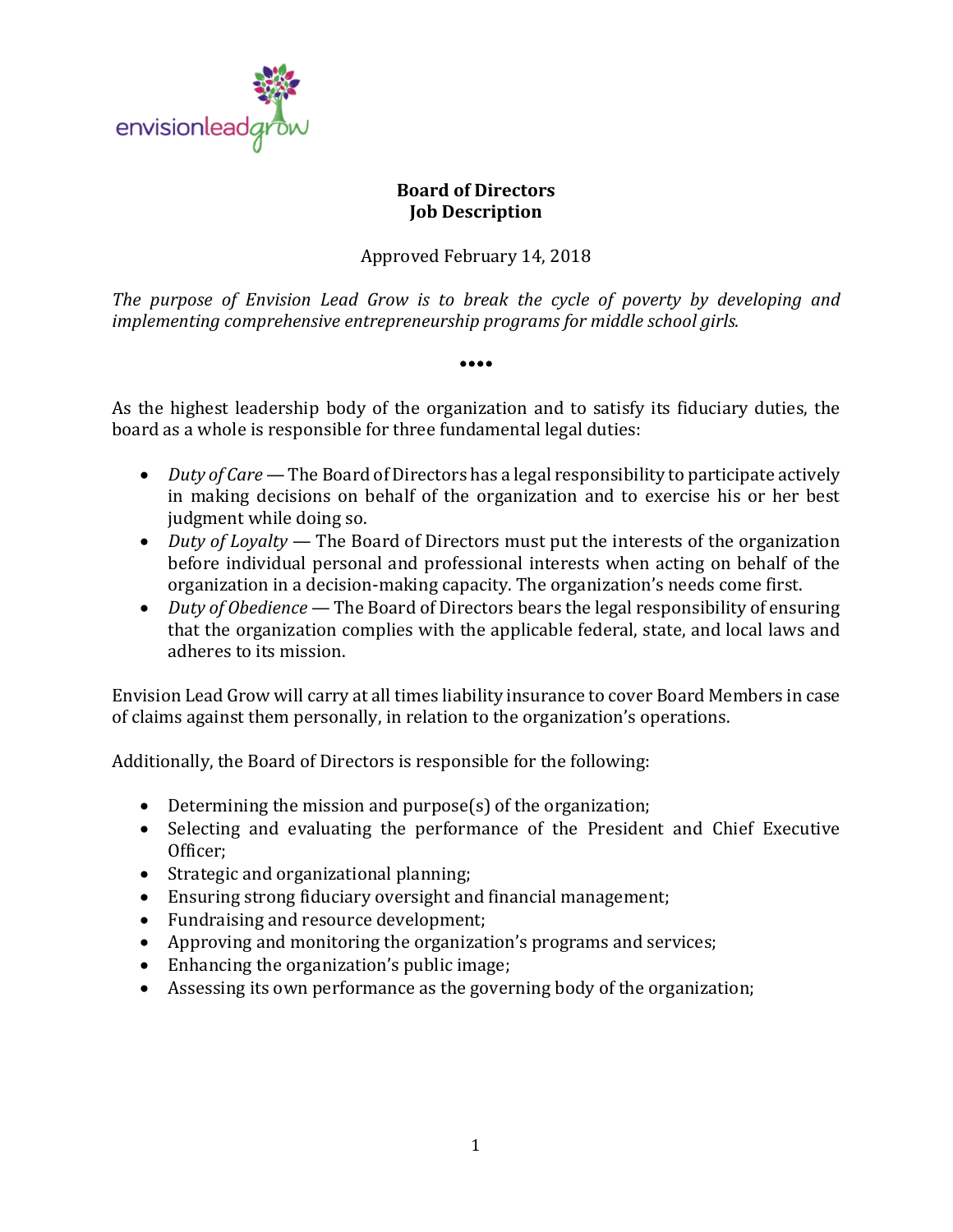

## **Board of Directors Application Form**

**T**hank you for your interest in serving as a member of the Board of Directors of Envision Lead Grow (ELG). Serving on the board is a rewarding experience and an opportunity for professional growth.

This application will be kept confidential and on file at Envision Lead Grow headquarters. Applications are used by the Executive Board Committee to identify and evaluate potential board candidates.

### *CANDIDATE INFORMATION*

|                                                   | Date: ___________________(applications are valid one year from date listed) |  |
|---------------------------------------------------|-----------------------------------------------------------------------------|--|
|                                                   |                                                                             |  |
|                                                   |                                                                             |  |
|                                                   |                                                                             |  |
|                                                   |                                                                             |  |
|                                                   |                                                                             |  |
|                                                   |                                                                             |  |
|                                                   |                                                                             |  |
| Number of Years with Present Employer: __________ |                                                                             |  |
|                                                   |                                                                             |  |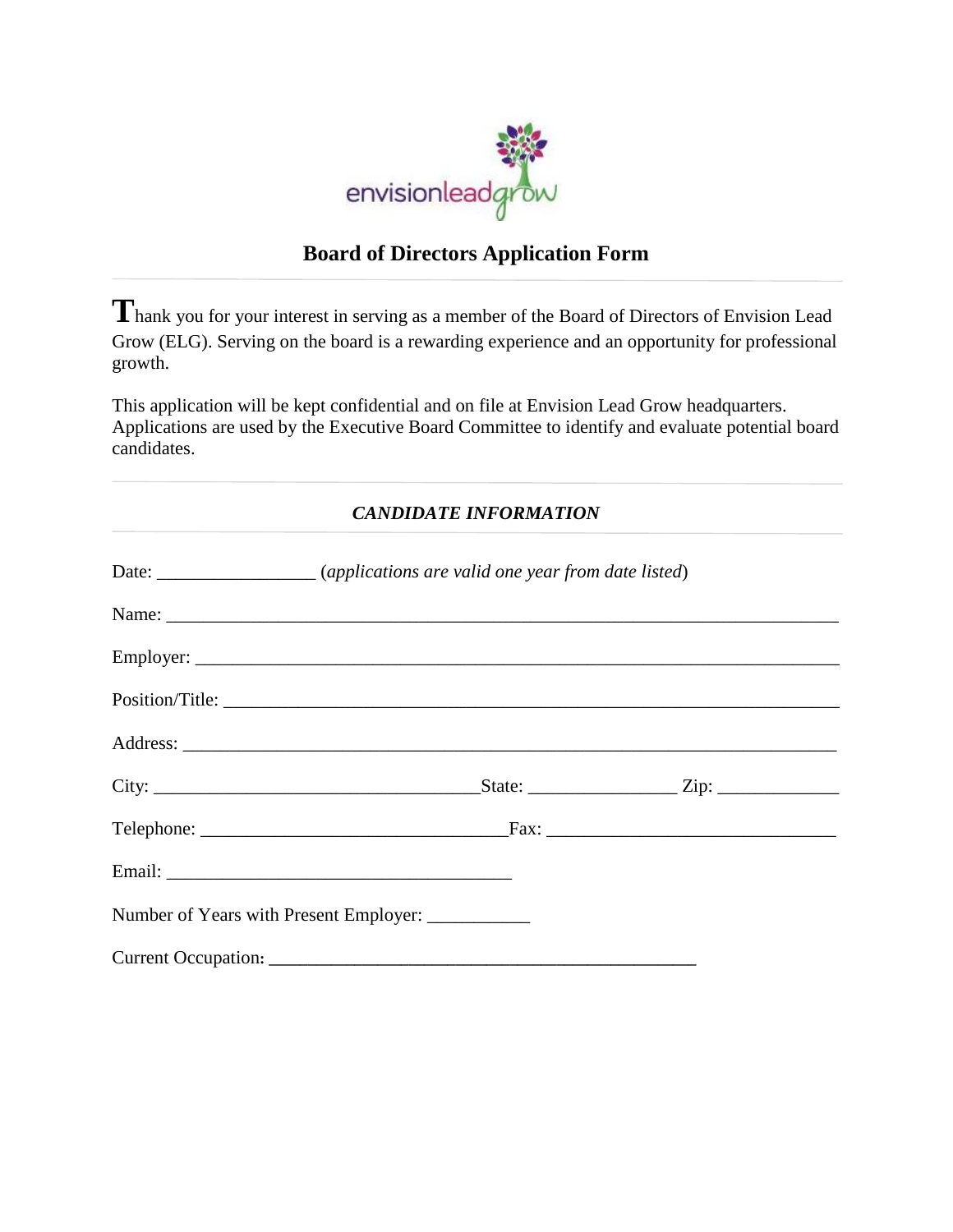

#### Areas of Expertise **(please check all that apply):**

| Business/Corporate                    | Legal                              | Public Relations/       |
|---------------------------------------|------------------------------------|-------------------------|
| Community Service                     | Non-Profit Management              | Communications          |
| Education                             | Organizational                     | Special Events          |
| Entrepreneur<br><b>Event Planning</b> | <b>Operations</b>                  | Social Media Strategies |
| <b>Financial Management</b>           | Policy Development                 | Volunteer Management    |
| Fundraising                           | Program Development/<br>Evaluation |                         |
| <b>Grant Writing</b>                  |                                    |                         |
|                                       |                                    |                         |

\_\_\_\_\_\_\_\_\_\_\_\_\_\_\_\_\_\_\_\_\_\_\_\_\_\_\_\_\_\_\_\_\_\_\_\_\_\_\_\_\_\_\_\_\_\_\_\_\_\_\_\_\_\_\_\_\_\_\_\_\_\_\_\_\_\_\_\_\_\_\_\_\_\_\_\_\_\_

\_\_\_\_\_\_\_\_\_\_\_\_\_\_\_\_\_\_\_\_\_\_\_\_\_\_\_\_\_\_\_\_\_\_\_\_\_\_\_\_\_\_\_\_\_\_\_\_\_\_\_\_\_\_\_\_\_\_\_\_\_\_\_\_\_\_\_\_\_\_\_\_\_\_\_\_\_\_

\_\_\_\_\_\_\_\_\_\_\_\_\_\_\_\_\_\_\_\_\_\_\_\_\_\_\_\_\_\_\_\_\_\_\_\_\_\_\_\_\_\_\_\_\_\_\_\_\_\_\_\_\_\_\_\_\_\_\_\_\_\_\_\_\_\_\_\_\_\_\_\_\_\_\_\_\_\_

Other areas of expertise/skills:

Educational Background and Work Experience:

*Please submit the following-*

*1. Resume with current and previous education history, work experience, publications, presentations, awards/honors, and reference information. 2. Short Biography (100 words or less)*

\_\_\_\_\_\_\_\_\_\_\_\_\_\_\_\_\_\_\_\_\_\_\_\_\_\_\_\_\_\_\_\_\_\_\_\_\_\_\_\_\_\_\_\_\_\_\_\_\_\_\_\_\_\_\_\_\_\_\_\_\_\_\_\_\_\_\_\_\_\_\_\_\_\_\_\_\_\_

\_\_\_\_\_\_\_\_\_\_\_\_\_\_\_\_\_\_\_\_\_\_\_\_\_\_\_\_\_\_\_\_\_\_\_\_\_\_\_\_\_\_\_\_\_\_\_\_\_\_\_\_\_\_\_\_\_\_\_\_\_\_\_\_\_\_\_\_\_\_\_\_\_\_\_\_\_\_

\_\_\_\_\_\_\_\_\_\_\_\_\_\_\_\_\_\_\_\_\_\_\_\_\_\_\_\_\_\_\_\_\_\_\_\_\_\_\_\_\_\_\_\_\_\_\_\_\_\_\_\_\_\_\_\_\_\_\_\_\_\_\_\_\_\_\_\_\_\_\_\_\_\_\_\_\_\_

\_\_\_\_\_\_\_\_\_\_\_\_\_\_\_\_\_\_\_\_\_\_\_\_\_\_\_\_\_\_\_\_\_\_\_\_\_\_\_\_\_\_\_\_\_\_\_\_\_\_\_\_\_\_\_\_\_\_\_\_\_\_\_\_\_\_\_\_\_\_\_\_\_\_\_\_\_\_

\_\_\_\_\_\_\_\_\_\_\_\_\_\_\_\_\_\_\_\_\_\_\_\_\_\_\_\_\_\_\_\_\_\_\_\_\_\_\_\_\_\_\_\_\_\_\_\_\_\_\_\_\_\_\_\_\_\_\_\_\_\_\_\_\_\_\_\_\_\_\_\_\_\_\_\_\_\_

*3. Headshot*

Membership in Civic/Professional Associations:

Please list boards and committees that you serve on, or have served on (business, civic, community, fraternal, political, professional, recreational, religious, social). You may *skip* if you have provided information in CV; *please check below*:

\_\_\_\_\_\_\_\_\_\_\_\_\_\_\_\_\_\_\_\_\_\_\_\_\_\_\_\_\_\_\_\_\_\_\_\_\_\_\_\_\_\_\_\_\_\_\_\_\_\_\_\_\_\_\_\_\_\_\_\_\_\_\_\_\_\_\_\_\_\_\_\_\_\_\_\_\_\_

\_\_\_\_\_\_\_\_\_\_\_\_\_\_\_\_\_\_\_\_\_\_\_\_\_\_\_\_\_\_\_\_\_\_\_\_\_\_\_\_\_\_\_\_\_\_\_\_\_\_\_\_\_\_\_\_\_\_\_\_\_\_\_\_\_\_\_\_\_\_\_\_\_\_\_\_\_\_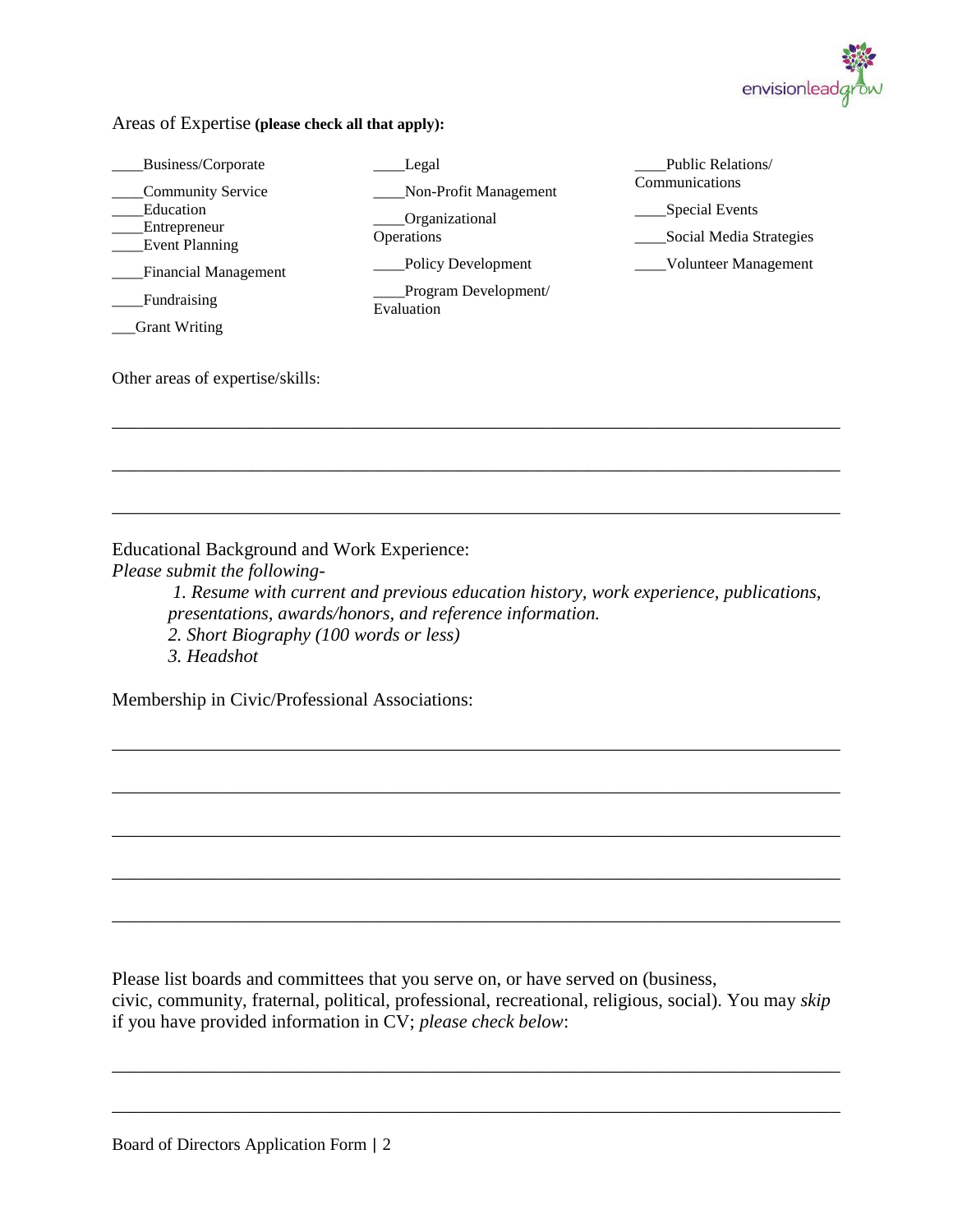

| Please refer to CV: _______ |                                                                                                   |
|-----------------------------|---------------------------------------------------------------------------------------------------|
| for on behalf of ELG:       | Please list any groups, organizations or businesses that you could serve as a liaison to/advocate |
|                             |                                                                                                   |
|                             |                                                                                                   |
|                             |                                                                                                   |
| Achievements, etc.:         |                                                                                                   |
|                             |                                                                                                   |
|                             |                                                                                                   |
|                             |                                                                                                   |
|                             |                                                                                                   |
|                             |                                                                                                   |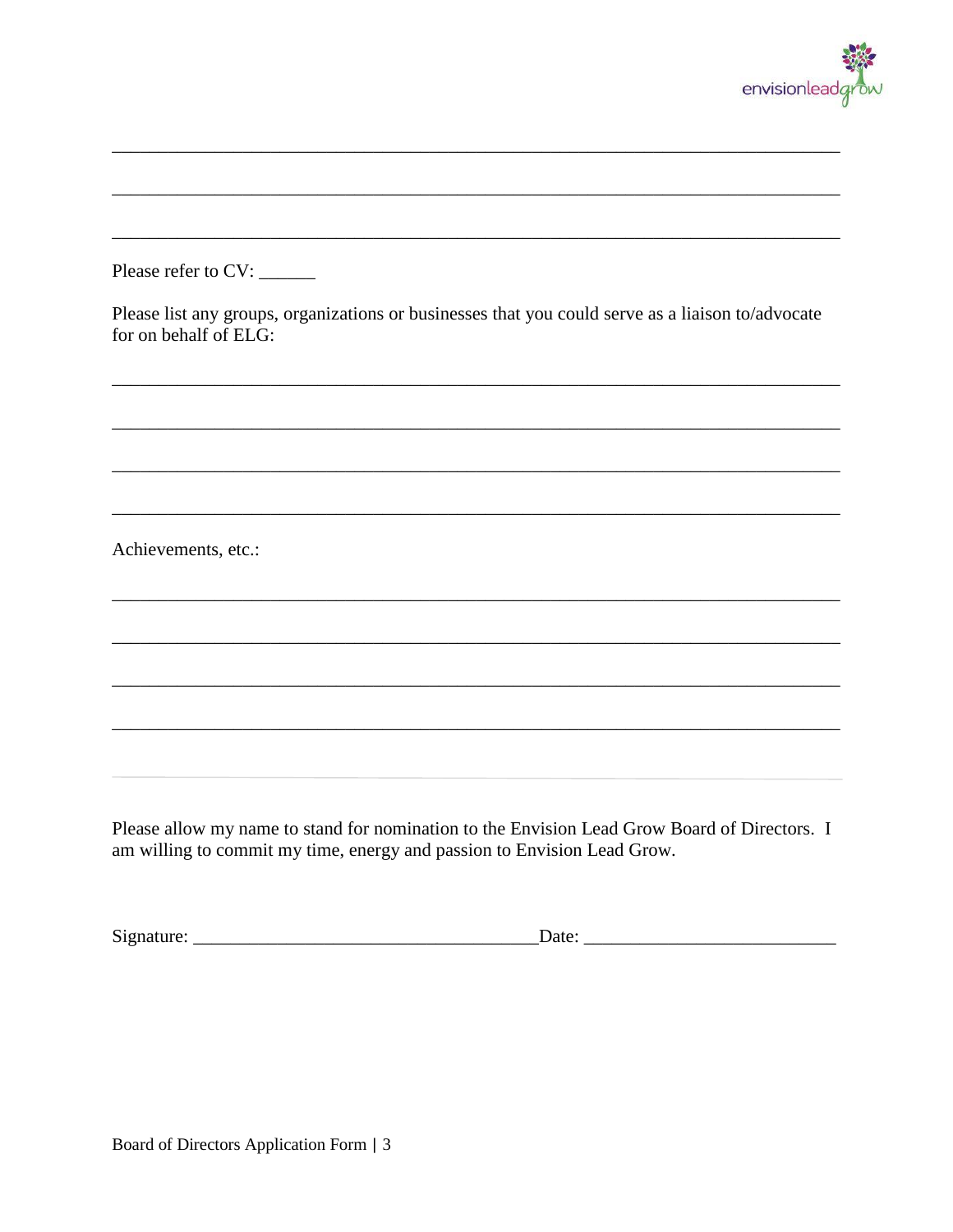

# **Envision Lead Grow - Board Composition and Recruitment Matrix**

**The Envision Lead Grow bylaws require 9 minimum to 15 maximum elected members.**

|                                                                                            | <b>Current Members</b> |                |      |      |      |      |                |      |      |      |      |      |      |      |      | <b>Prospective Members</b> |             |      |      |                |
|--------------------------------------------------------------------------------------------|------------------------|----------------|------|------|------|------|----------------|------|------|------|------|------|------|------|------|----------------------------|-------------|------|------|----------------|
|                                                                                            | $\mathbf{1}$           | $\overline{2}$ | 3    | 4    | 5    | 6    | $\overline{7}$ | 8    | 9    | 10   | 11   | 12   | 13   | 14   | 15   | 1                          | $2^{\circ}$ | 3    | 4    | 5 <sup>5</sup> |
|                                                                                            | Name                   | Name           | Name | Name | Name | Name | Name           | Name | Name | Name | Name | Name | Name | Name | Name | Name                       | Name        | Name | Name | Name           |
| Areas of Expertise and Leadership Qualities                                                |                        |                |      |      |      |      |                |      |      |      |      |      |      |      |      |                            |             |      |      |                |
| Administrative/Management                                                                  |                        |                |      |      |      |      |                |      |      |      |      |      |      |      |      |                            |             |      |      |                |
| Research & Evaluation/Analytics (data, metrics)                                            |                        |                |      |      |      |      |                |      |      |      |      |      |      |      |      |                            |             |      |      |                |
| <b>Strategic Planning/Business Development</b>                                             |                        |                |      |      |      |      |                |      |      |      |      |      |      |      |      |                            |             |      |      |                |
| Nonprofit Governance                                                                       |                        |                |      |      |      |      |                |      |      |      |      |      |      |      |      |                            |             |      |      |                |
| Mar/Comm./PR/(design, strategy & creativity)                                               |                        |                |      |      |      |      |                |      |      |      |      |      |      |      |      |                            |             |      |      |                |
| Fundraising                                                                                |                        |                |      |      |      |      |                |      |      |      |      |      |      |      |      |                            |             |      |      |                |
| Technology                                                                                 |                        |                |      |      |      |      |                |      |      |      |      |      |      |      |      |                            |             |      |      |                |
| Human Resources                                                                            |                        |                |      |      |      |      |                |      |      |      |      |      |      |      |      |                            |             |      |      |                |
| Military                                                                                   |                        |                |      |      |      |      |                |      |      |      |      |      |      |      |      |                            |             |      |      |                |
| Law                                                                                        |                        |                |      |      |      |      |                |      |      |      |      |      |      |      |      |                            |             |      |      |                |
| Entreprenuership                                                                           |                        |                |      |      |      |      |                |      |      |      |      |      |      |      |      |                            |             |      |      |                |
| Government                                                                                 |                        |                |      |      |      |      |                |      |      |      |      |      |      |      |      |                            |             |      |      |                |
| <b>Accounting/Financial Management</b>                                                     |                        |                |      |      |      |      |                |      |      |      |      |      |      |      |      |                            |             |      |      |                |
| Wealth Management/Investment Banking                                                       |                        |                |      |      |      |      |                |      |      |      |      |      |      |      |      |                            |             |      |      |                |
| <b>Adult Education/Training</b>                                                            |                        |                |      |      |      |      |                |      |      |      |      |      |      |      |      |                            |             |      |      |                |
| <b>Social/Relationship Capital</b>                                                         |                        |                |      |      |      |      |                |      |      |      |      |      |      |      |      |                            |             |      |      |                |
| Money to give                                                                              |                        |                |      |      |      |      |                |      |      |      |      |      |      |      |      |                            |             |      |      |                |
| Access to money                                                                            |                        |                |      |      |      |      |                |      |      |      |      |      |      |      |      |                            |             |      |      |                |
| Access to other resources (foundations,<br>corporations)                                   |                        |                |      |      |      |      |                |      |      |      |      |      |      |      |      |                            |             |      |      |                |
| Availability for active participation (solicitation<br>visits, fundraising, grant writing) |                        |                |      |      |      |      |                |      |      |      |      |      |      |      |      |                            |             |      |      |                |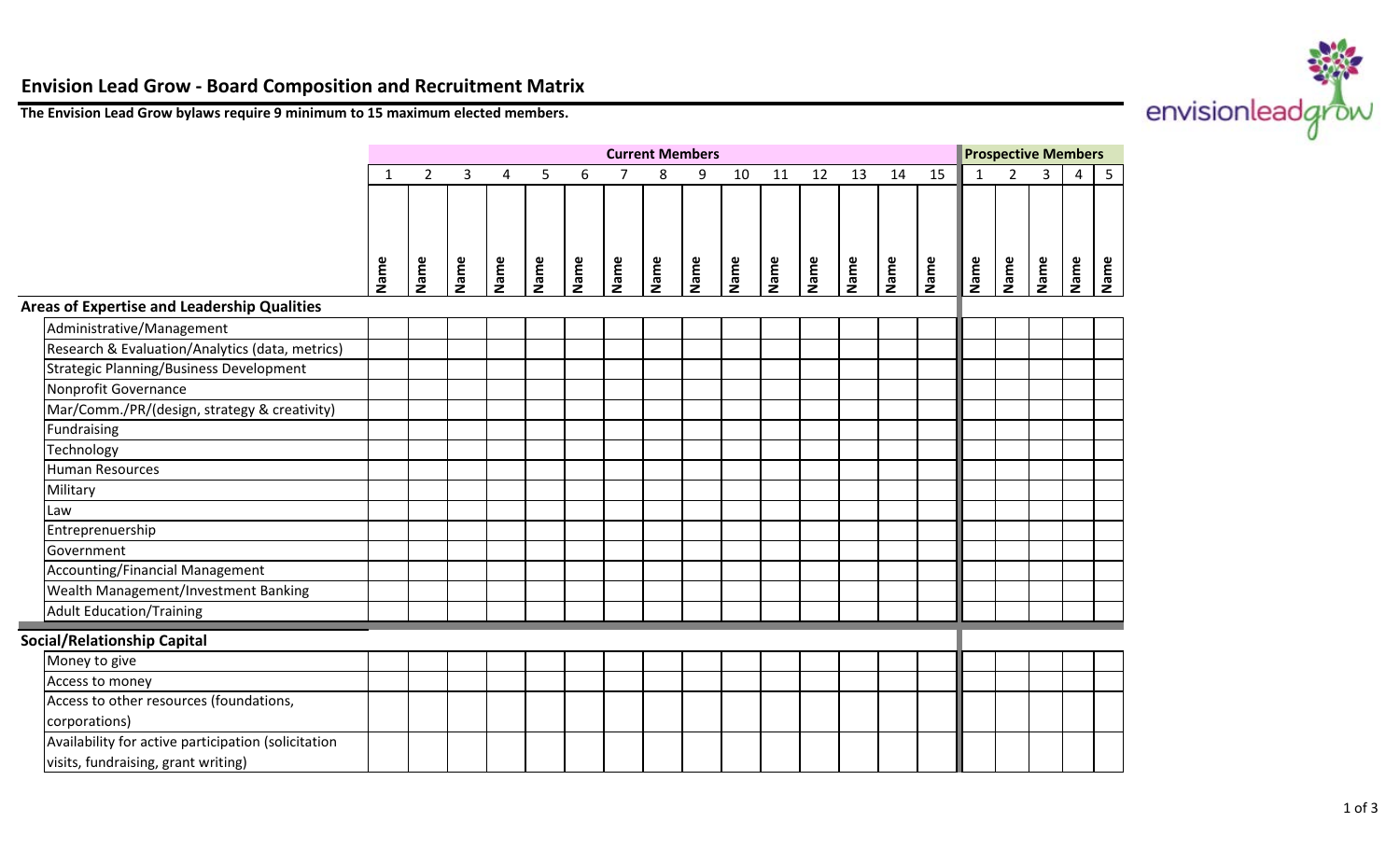

|                                                                  | $\mathbf{1}$ | $\overline{2}$ | $\mathbf{3}$ | $\overline{4}$ | 5    | 6    | $7\overline{ }$ | 8    | 9    | 10   | 11   | 12   | 13   | 14   | 15   | $\mathbf{1}$ | $\overline{2}$ | $\overline{3}$ | $\overline{a}$ | $5\phantom{.}$ |
|------------------------------------------------------------------|--------------|----------------|--------------|----------------|------|------|-----------------|------|------|------|------|------|------|------|------|--------------|----------------|----------------|----------------|----------------|
|                                                                  | Name         | Name           | Name         | Name           | Name | Name | Name            | Name | Name | Name | Name | Name | Name | Name | Name | Name         | Name           | Name           | Name           | Name           |
|                                                                  |              |                |              |                |      |      |                 |      |      |      |      |      |      |      |      |              |                |                |                |                |
| <b>Community Connections</b>                                     |              |                |              |                |      |      |                 |      |      |      |      |      |      |      |      |              |                |                |                |                |
| Corporate Sector                                                 |              |                |              |                |      |      |                 |      |      |      |      |      |      |      |      |              |                |                |                |                |
| Nonprofit Sector                                                 |              |                |              |                |      |      |                 |      |      |      |      |      |      |      |      |              |                |                |                |                |
| <b>Government Sector</b>                                         |              |                |              |                |      |      |                 |      |      |      |      |      |      |      |      |              |                |                |                |                |
| Philanthropic Sector                                             |              |                |              |                |      |      |                 |      |      |      |      |      |      |      |      |              |                |                |                |                |
| <b>Faith-Based Institutions</b>                                  |              |                |              |                |      |      |                 |      |      |      |      |      |      |      |      |              |                |                |                |                |
| Education/Housing/Workforce Development<br>Colleges/Universities |              |                |              |                |      |      |                 |      |      |      |      |      |      |      |      |              |                |                |                |                |
| <b>Small Business</b>                                            |              |                |              |                |      |      |                 |      |      |      |      |      |      |      |      |              |                |                |                |                |
| Other                                                            |              |                |              |                |      |      |                 |      |      |      |      |      |      |      |      |              |                |                |                |                |
|                                                                  |              |                |              |                |      |      |                 |      |      |      |      |      |      |      |      |              |                |                |                |                |
| <b>Personal Style and Qualities</b>                              |              |                |              |                |      |      |                 |      |      |      |      |      |      |      |      |              |                |                |                |                |
| Facilitator                                                      |              |                |              |                |      |      |                 |      |      |      |      |      |      |      |      |              |                |                |                |                |
| Team-Builder/Bridger                                             |              |                |              |                |      |      |                 |      |      |      |      |      |      |      |      |              |                |                |                |                |
| Strategist                                                       |              |                |              |                |      |      |                 |      |      |      |      |      |      |      |      |              |                |                |                |                |
| Visionary/Big Picture Thinker                                    |              |                |              |                |      |      |                 |      |      |      |      |      |      |      |      |              |                |                |                |                |
| <b>Strong Communicator</b>                                       |              |                |              |                |      |      |                 |      |      |      |      |      |      |      |      |              |                |                |                |                |
| <b>Demographics</b>                                              |              |                |              |                |      |      |                 |      |      |      |      |      |      |      |      |              |                |                |                |                |
| Male                                                             |              |                |              |                |      |      |                 |      |      |      |      |      |      |      |      |              |                |                |                |                |
| Female                                                           |              |                |              |                |      |      |                 |      |      |      |      |      |      |      |      |              |                |                |                |                |
| Caucasian                                                        |              |                |              |                |      |      |                 |      |      |      |      |      |      |      |      |              |                |                |                |                |
| <b>African American/Black</b>                                    |              |                |              |                |      |      |                 |      |      |      |      |      |      |      |      |              |                |                |                |                |
| Asian/Pacific Islander                                           |              |                |              |                |      |      |                 |      |      |      |      |      |      |      |      |              |                |                |                |                |
| Hispanic/Latino                                                  |              |                |              |                |      |      |                 |      |      |      |      |      |      |      |      |              |                |                |                |                |
| <b>Native American</b>                                           |              |                |              |                |      |      |                 |      |      |      |      |      |      |      |      |              |                |                |                |                |
| <b>Other Ethnicity</b>                                           |              |                |              |                |      |      |                 |      |      |      |      |      |      |      |      |              |                |                |                |                |
| Age 22-36                                                        |              |                |              |                |      |      |                 |      |      |      |      |      |      |      |      |              |                |                |                |                |